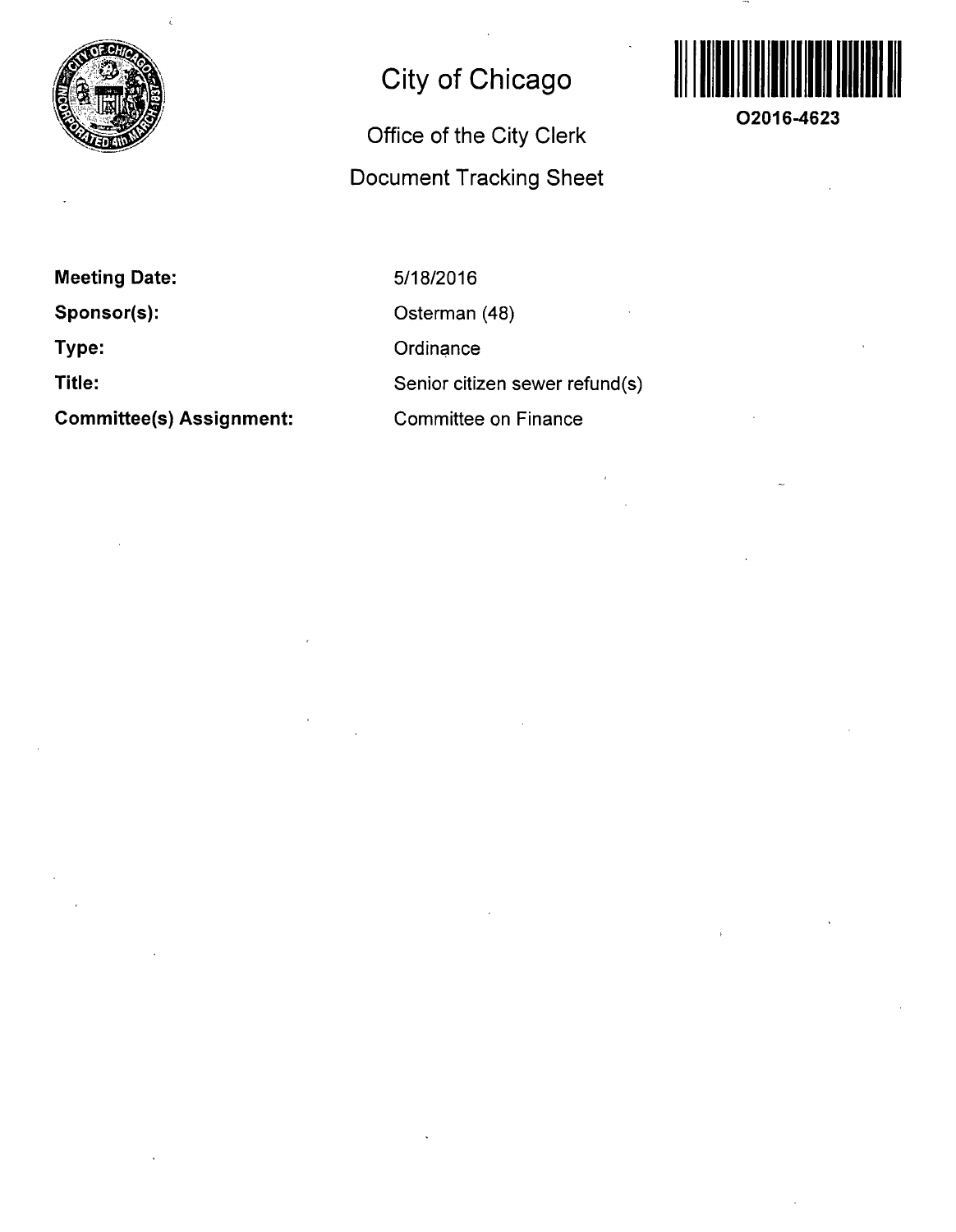## **(SENIOR CITIZEN SEWER REFUND)**

**SECTION 1. Pursuant to Section 3-12-050 of the Municipal Code of Chicago the following persons are hereby entitled to a Fifty Dollar (\$50.00) Senior Citizens Sewer Charge Refund, to be mailed to the premises listed below:** 

| <b>Name</b>               | <b>Address</b>            | <b>Unit</b> | <b>Zip</b> |
|---------------------------|---------------------------|-------------|------------|
| APICELLI, EVELYN G.       | 5757 N. SHERIDAN RD.      | #18D        | 60660      |
| <b>BINALBER, RICARDO</b>  | 5733 N. SHERIDAN RD.      | #18B        | 60660      |
| CARL, LAURA K.            | 5415 N. SHERIDAN RD.      | #3015       | 60640      |
| CHANDAVIMOL, MANIDA       | <b>5100 N. MARINE DR.</b> | #26D        | 60640      |
| CUA, NENITA A.            | 5100 N. MARINE DR.        | # 3D        | 60640      |
| <b>CVETKOVIC, OLGA</b>    | 5855 N. SHERIDAN RD.      | #6K         | 60660      |
| HARELIK, JUDITH H.        | 5445 N. SHERIDAN RD.      | #3108       | 60640      |
| JOHNSON, BRIAN P.         | 5555 N. SHERIDAN RD.      | #407        | 60640      |
| O'LEARY, MARGARET         | 6101 N. SHERIDAN RD.      | #11C        | 60660      |
| <b>SARRIS, ASPASIA</b>    | 5757 N. SHERIDAN RD.      | #12E        | 60660      |
| SPARBER, JAY T.           | 5733 N. SHERIDAN RD.      | #19A        | 60660      |
| <b>STRAUSS, KATHERINE</b> | 6033 N. SHERIDAN RD.      | #31A        | 60660      |
| <b>THOMPSON, JOHNNIE</b>  | 6301 N. SHERIDAN RD.      | #22E        | 60640      |
| YAMMINE, ROBERT           | 6101E N. SHERDIAN RD      | #38B        | 60660      |

Harry Osterman

48th Ward